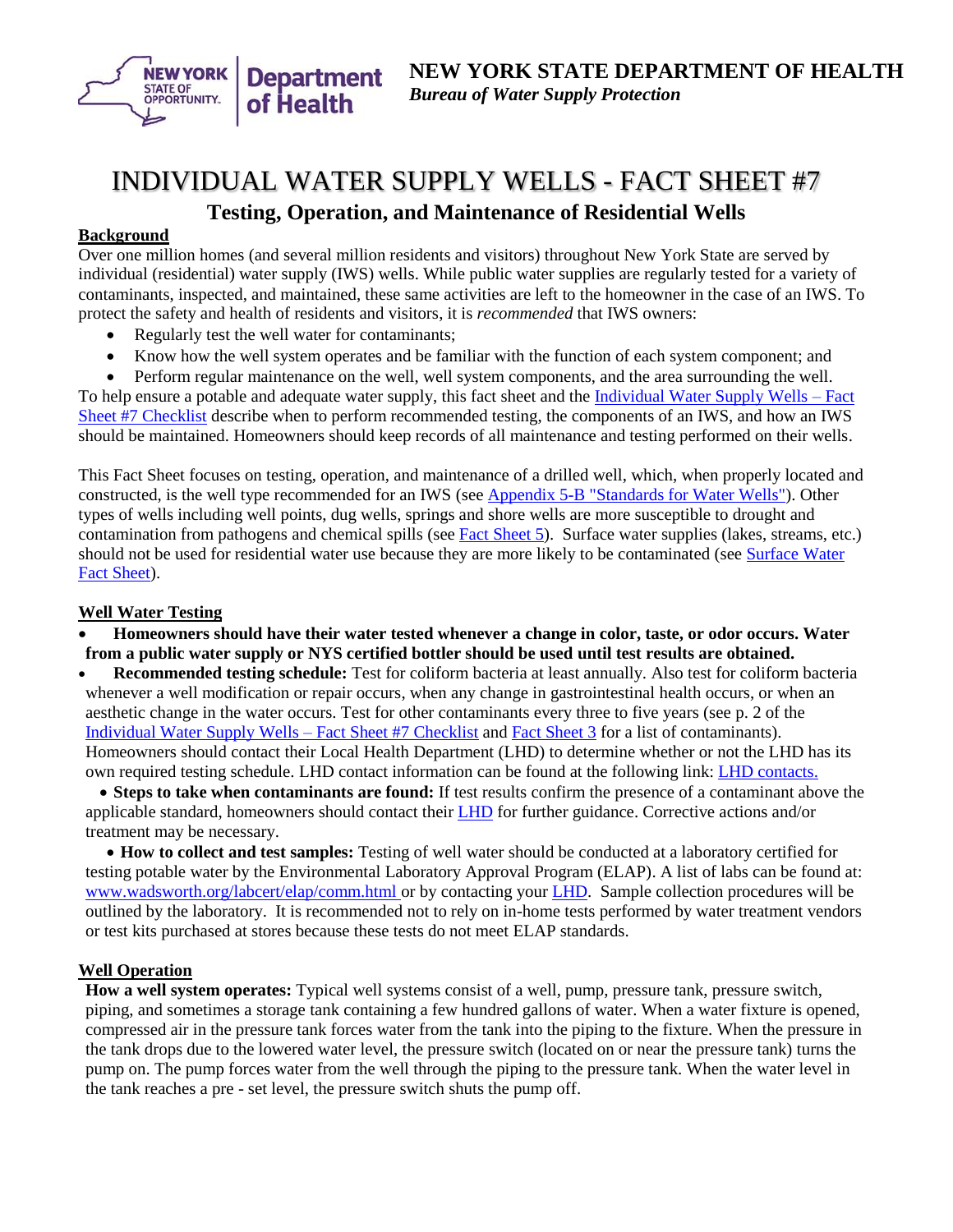# **Well Maintenance**

**Do not exceed your experience or knowledge when performing well maintenance tasks. If you are unsure about how to perform a task, contact a well driller, plumber, or electrician.**

• **Maintenance of well:** Homeowners should inspect the well casing, well cap, and well area at least annually to make sure that the well is protected from potential sources of contamination (see Figures 1 and 2 and the [Individual Water Supply Wells –](#page-2-0) Fact Sheet #7 Checklist for descriptions of which items to inspect). Unacceptable well caps should be replaced with an acceptable cap (see Figure 2 below).

• **Maintenance of wellhead area:** Homeowners should avoid mixing, using, storing and disposing of pesticides, fertilizers, manure, herbicides, cleaners, degreasers, fuels and other pollutants near the well. These substances should be stored at least 100 feet from the well casing in original, sealed, labeled containers on an impervious surface such as concrete. Dispose of these substances properly and NEVER dispose of them down a well, or into a sink or toilet leading to the septic system.

# • **Maintenance of Well Components:**

- **Well pump** submersible pumps require very little maintenance. Jet pumps and suction pumps should be kept in a dry area free from flooding. They also may occasionally have to be primed.
- **Pressure tank** pressure tanks maintain pressure inside the household plumbing and prevent the well pump from running every time water is needed. This leads to prolonged pump life. Symptoms of an improperly operating pressure tank include the water pump running more frequently, surging water pressure, and taste and odor issues. If you suspect pressure tank problems contact a plumber or well driller. Keep the area around the tank clear for maintenance.
- **Pressure switch** pressure switches ensure that the pressure in the tank remains in a specified range, typically 30 – 50 psi or 40 - 60 psi. Pressure switches normally operate on higher than normal electrical voltage. Contact a well driller or electrician for switch maintenance to avoid the risk of electrical shock.
- **Pressure gauge** check to make sure the gauge is operating properly and replace if needed. Normal operating pressure should be between 30 and 60 psi.
- **Electric shutoff box** keep dry and keep the surrounding area clear for maintenance.
- **Additional Treatment Devices –** maintenance should be performed according to the manufacturer.
- **Shock chlorination of well -** If the well has been flooded or well maintenance has been performed, follow the instructions found at: [www.health.ny.gov/environmental/water/drinking/boilwater/.](http://www.health.ny.gov/environmental/water/drinking/boilwater/) Select the tab, "Disinfecting Water at Home," and then follow all instructions under "Well Contamination".



Figure 1: Photo of a properly constructed well. Figure 2: Photos of acceptable and unacceptable well caps

## **Copies of this Fact Sheet, Appendix 5-B, and other Fact Sheets can be found at: [http://www.health.ny.gov/environmental/water/drinking/regulations/.](http://www.health.ny.gov/environmental/water/drinking/regulations/) A list of DEC registered well drillers can be found at: [http://www.dec.ny.gov/lands/33317.html.](http://www.dec.ny.gov/lands/33317.html) For questions contact:**

Your Local Health Department or New York State Department of Health (http://www.health.ny.gov/environmental/ (518) 402-7650 water/drinking/doh\_pub\_contacts\_map.htm) E-mail: bpwsp@health.state.ny.us

Residential Sanitation Section Bureau of Water Supply Protection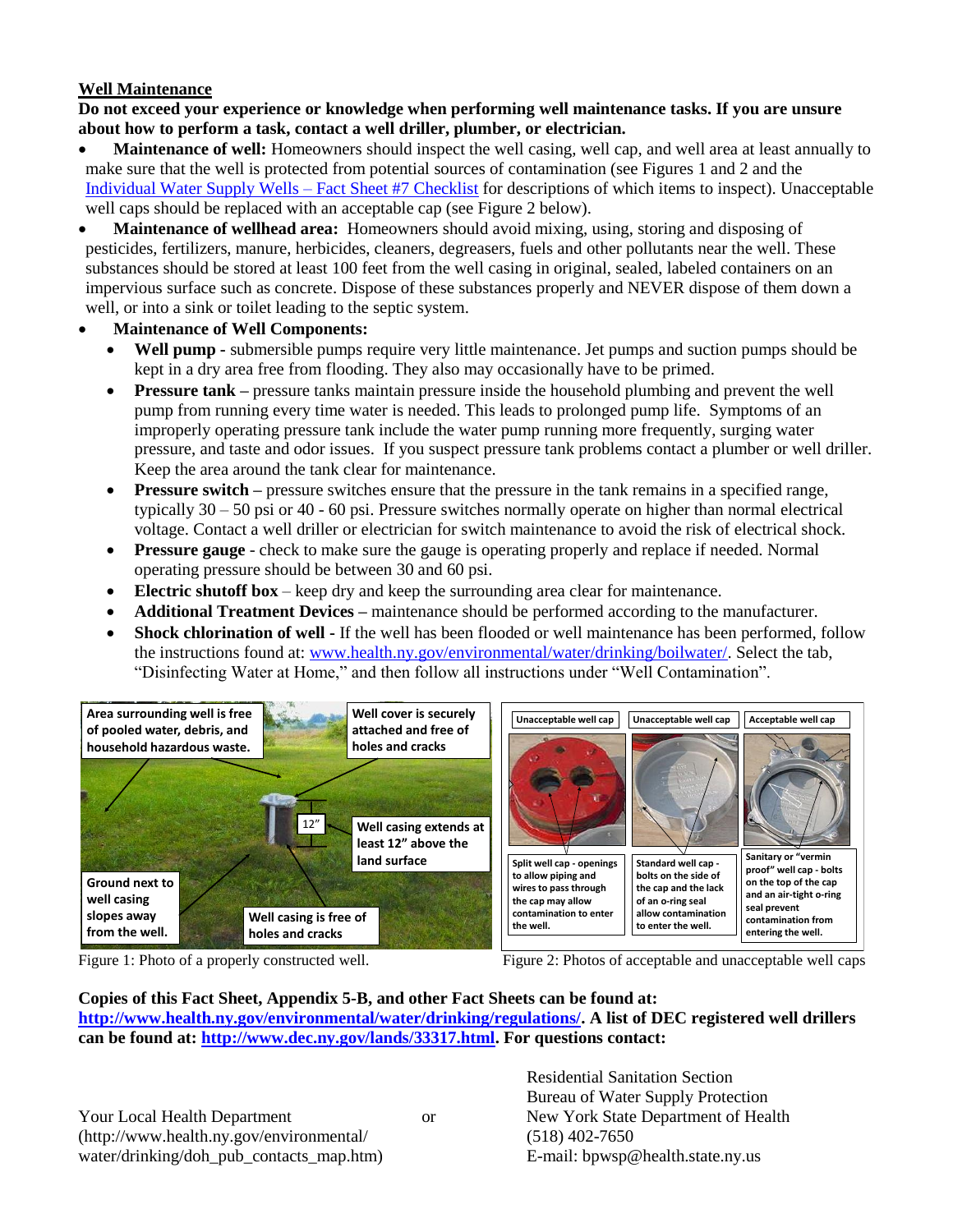<span id="page-2-0"></span>

# INDIVIDUAL WATER SUPPLY WELLS - FACT SHEET #7: CHECKLIST **Checklist for Testing, Operation, and Maintenance of Residential Wells**

Click on the following link to open Fact Sheet 7: [Fact Sheet 7](#page-0-0)

The following are *recommended* items that should be checked regularly to ensure that your private well is adequately protected against contamination and is operating properly. Completed checklists should be kept with other well maintenance and testing records. **Do not exceed your experience or knowledge when performing well maintenance tasks. If you are unsure about how to perform a task, contact a well driller, plumber, or electrician.** Please note that the checklist is continued on the reverse side of this sheet.

| Item to               | <b>Check Annually</b>                                                                              | <b>Date</b>       | <b>Notes</b> |
|-----------------------|----------------------------------------------------------------------------------------------------|-------------------|--------------|
| <b>Check</b>          |                                                                                                    | <b>Checked/By</b> |              |
|                       |                                                                                                    | Whom              |              |
| Water<br>Quality      | Test water sample for coliform bacteria; sample sent to                                            |                   |              |
|                       | ELAP certified lab:                                                                                |                   |              |
|                       | www.wadsworth.org/labcert/elap/comm.html                                                           |                   |              |
|                       | (or contact your LHD)                                                                              |                   |              |
| Well Casing           | Well casing is free of holes and cracks                                                            |                   |              |
|                       | Well casing extends at least 12" above the surrounding                                             |                   |              |
|                       | land surface                                                                                       |                   |              |
|                       | Well cap is free of holes and cracks                                                               |                   |              |
|                       | Well cap is securely attached, is bolted on top of the                                             |                   |              |
|                       | cap, and the vent is screened (use a mirror to check for                                           |                   |              |
|                       | screened vent under the cap)                                                                       |                   |              |
| Well Cap              | The next time the well cap is removed or replaced,                                                 |                   |              |
|                       | check to ensure the cap is sealed with an O-ring or                                                |                   |              |
|                       | gasket. Do NOT remove the well cap unless performing                                               |                   |              |
|                       | maintenance activities (such as shock chlorination of                                              |                   |              |
|                       | well)                                                                                              |                   |              |
|                       | Pressure gauges checked to ensure they are operating                                               |                   |              |
| Pressure              | properly, showing pressure in the tank remains in a                                                |                   |              |
|                       | specified range (typically between $30 - 60$ psi)<br>Pressure tank has been flushed (if necessary) |                   |              |
| Tanks                 |                                                                                                    |                   |              |
|                       | Valves have been exercised to ensure they are operating                                            |                   |              |
|                       | properly and can be fully opened and closed<br>Ground surrounding well casing slopes away from the |                   |              |
| Surrounding<br>Ground | casing                                                                                             |                   |              |
|                       | Ground surrounding well casing is free of pooled water                                             |                   |              |
|                       | and debris (leaves, branches, etc.)                                                                |                   |              |
| Property              | No household hazardous materials or animal wastes                                                  |                   |              |
|                       | located/stored within 100 feet of well casing                                                      |                   |              |
|                       | Any household hazardous materials present on property                                              |                   |              |
|                       | are stored in original, sealed, labeled containers and on                                          |                   |              |
|                       | an impervious surface (not on the lawn)                                                            |                   |              |
|                       | Aboveground oil tanks on property are in good                                                      |                   |              |
|                       | condition and at low risk for leakage. When refilling oil                                          |                   |              |
|                       | tanks, someone watches to ensure overflow does not                                                 |                   |              |
|                       | occur                                                                                              |                   |              |
| Septic                | Septic system visually inspected to check for breakouts,                                           |                   |              |
|                       | failures, etc.                                                                                     |                   |              |

Checklist Continued on Other Side